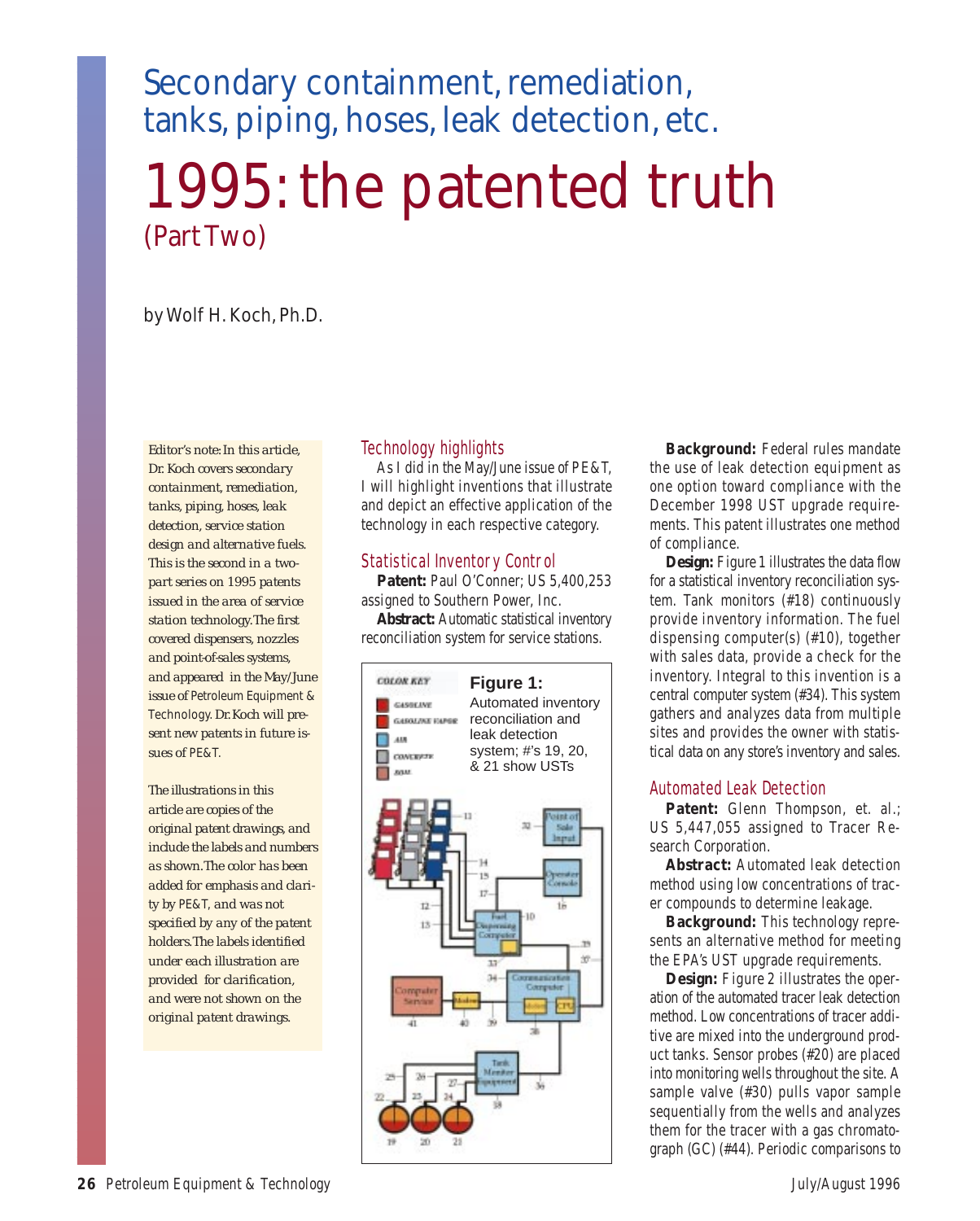a calibration standard (#32) are made to ensure proper response of the equipment. Output from the GC is stored in a computer that displays the status of the unit.

#### Secondary Containment

**Patent:** Morris Lewis; US 5,421,671 unassigned.

**Abstract:** A remotely monitored and controlled secondary containment system that provides for cleanup and repair of tanks without excavating the tanks.

**Background:** The invention provides a method of installing remediation equipment during tank installation.

**Design:** Use of this invention requires planning for remediation during the construction phase. *Figure 3* illustrates monitoring wells with sensors (#18), a flushing system and a recovery sump (#44). The excavation is protected by a liner that is impervious to the product. Any potential leak will migrate to the recovery sump from where the product can be recovered. The patent has provisions for remediation, including bioremediation.

#### Vapor Recovery Piping

Patent: Marc Guindon, et. al.; US 5, 407, 300 assigned to Total Containment, Inc.

**Background:** Vapor recovery requirements in California and most major metropolitan areas have required installation of additional piping to collect vapors and return them to the underground tanks.



**Design:** The invention offers a dual conduit vapor pipe that eliminates the potential for liquid blockage in the system, since it contains an alternative vapor path. By providing vertical rigidity and allowing no sharp turns in the horizontal plane, the pipe eliminates the need for conventional curved joints and couplings. It is easily transported and installed. *Figure 4* shows the pipe installed in a typical station layout, while *Figure 5* shows it ready for shipping.

#### Secondary Containment for Piping

**Patent:** Terrel Silvers; US 5,427,474 assigned to Ameron, Inc.

**Abstract:** Secondary containment piping system with bridging pipes for continuity.

**Background:** Product release and potential contamination can be eliminated with secondary containment for product piping.

**Design:** *Figure 6* illustrates the use of secondary containment in piping systems. The invention uses clam shell couplings (#30) for joining secondary containment conduit. At line intersections, bridges are used to provide continuity across the conduit. This allows for centralized tight-





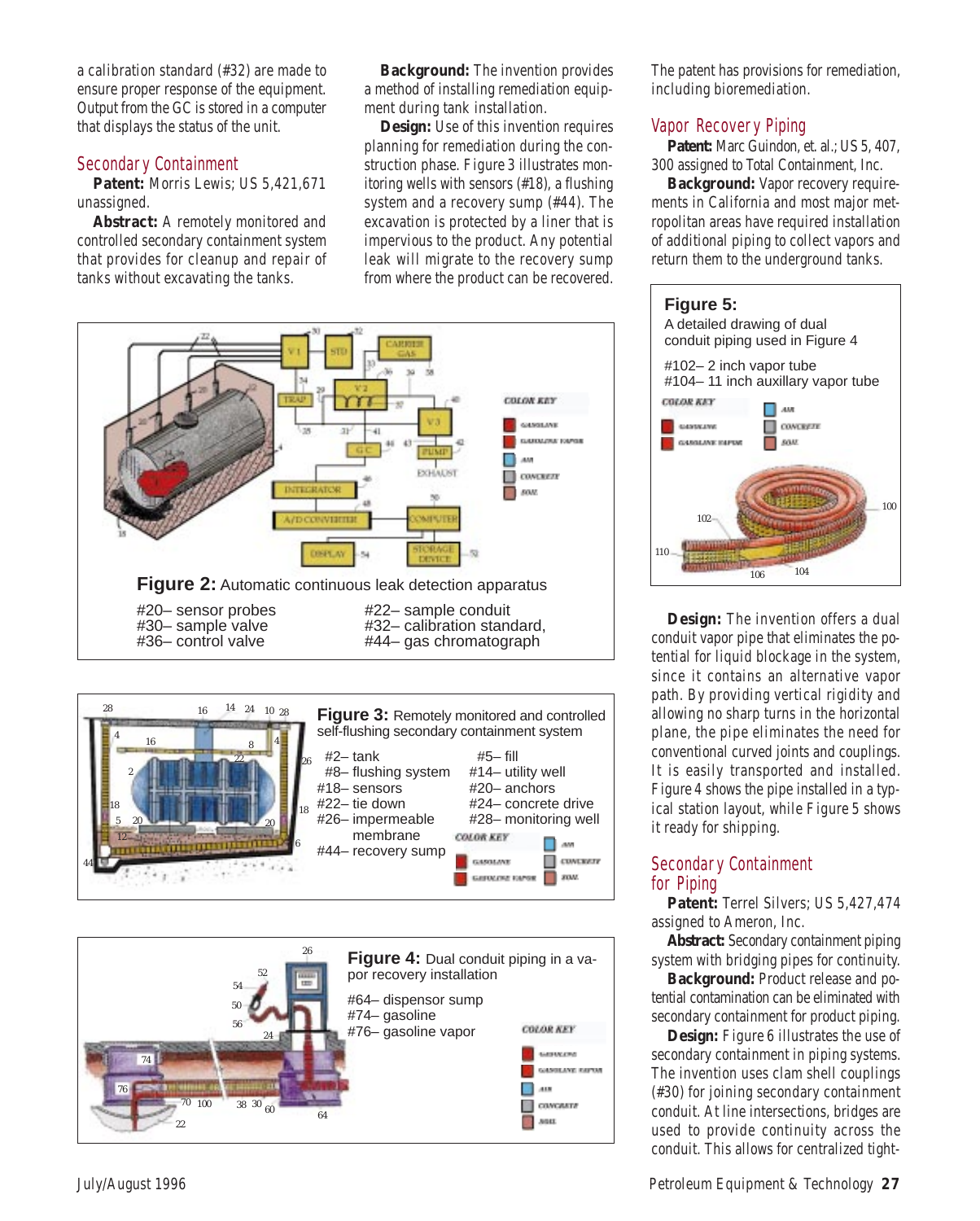# **Table 1—1995 Patent Review**

## **Secondary Containment and Remediation**

| WO 9,518,686 | Knackstedt, H.G.<br>Hydrogeologie GmbH               | Bioremediation of API and carwash sludge using multi-tank cascades.                                                |
|--------------|------------------------------------------------------|--------------------------------------------------------------------------------------------------------------------|
| US 5,403,491 | Holland, H.W.<br>Unassigned                          | Monitor well hydro-carbon absorber.                                                                                |
| US 5,407,300 | Guindon, M., et.al<br><b>Total Containment Corp.</b> | Vapor recovery piping and blockage preventer, which is bendable and<br>is installable without surveying equipment. |
| US 5,421,671 | Lewis, Morris E.<br>Unassigned                       | A remotely monitored and controlled self-flushing secondary0<br>containment system for USTs.                       |
| US 5,422,330 | Kaylor, J.B.<br>Valkyrie Scientific Proprietory      | Sorbent compositions, uses and manufacturing methods.                                                              |
| US 5,455,005 | Clawson, L.G., et.al.<br>Cedarapids, Inc.            | Solid material remediation in multi-functional retort.                                                             |

## **Tanks and Piping**

| US 5,383,769 | Williams, J.R.<br>The Marley Pump Co. | Retrofit strainer attachment for Marley gasoline pumps. |
|--------------|---------------------------------------|---------------------------------------------------------|
| US 5,400,924 | Brodie, R.G.                          | Aboveground fuel storage and dispensing apparatus.      |
| US 5,427,474 | Silvers, T.W.<br>Ameron, Inc.         | Double containment piping system.                       |
| US 5,435,335 | Klop, E.P.<br>EBW, Inc.               | Overflow valve assembly for use in vapor return lines.  |
| <b>Hoses</b> |                                       |                                                         |
| WO 9,519,291 | Sanders, J.D.<br>Dayco Products, Inc. | Vapor hose assembly method.                             |

US 5,430,929 Sanders, J.D. Method for attaching hose coupling. Dayco Products, Inc. US 5,456,296 Berger, J.M., et.al Venturi section for removing condensate from vapor hose. Dayco Products, Inc.

### **Leak Detection**

| US 5,384,714  | Kidd, R.E.<br>Emerson Electric Co.                             | Submersible pump controller program.                                                                                                    |
|---------------|----------------------------------------------------------------|-----------------------------------------------------------------------------------------------------------------------------------------|
| US 5,390,532  | Anthony, M.<br>Unassigned                                      | Test apparatus for leak detection.                                                                                                      |
| US 5,397,995  | Anderson, R.V.<br>Unassigned                                   | Capacitance level probe with overfill leak detection capabilities.                                                                      |
| US 5,400,253  | O'Connor, P.M.<br>Southern Power, Inc.                         | Automated statistical inventory reconcillation system for<br>service station USTs.                                                      |
| US 5,423,457  | Nicholas, M.P., et.al.<br><b>Suntronic Technology</b><br>Group | Real time tank product loss detection system for USTs with volume<br>measuring devices.                                                 |
| US 5,440,918  | Oster, E.H.<br>Unassigned                                      | Self-contained portable line leakage tests without actuation of pumps.                                                                  |
| US 5,447,055  | Thompson G.M., et.al.<br><b>Tracer Research Corp.</b>          | Automated leak detection detection system for leaks from fluid storage<br>tanks uses distinctive tracer in automated soil gas sampling. |
| US 5,461,906  | Bogle, T.G., et.al.<br>Tanknology Corp.                        | Leak detection by measuring rate of pressure increase during<br>successive vacuum cycles.                                               |
| US 5,471, 867 | Tuma, J.E., et.al.<br>Tanknology Corp.                         | Inventory reconciliation for ASTs.                                                                                                      |
| WO 9,510,033  | Denby, C.<br>Unassigned                                        | Detecting fluid leakage from the UST by measuring pressure drop<br>over time                                                            |